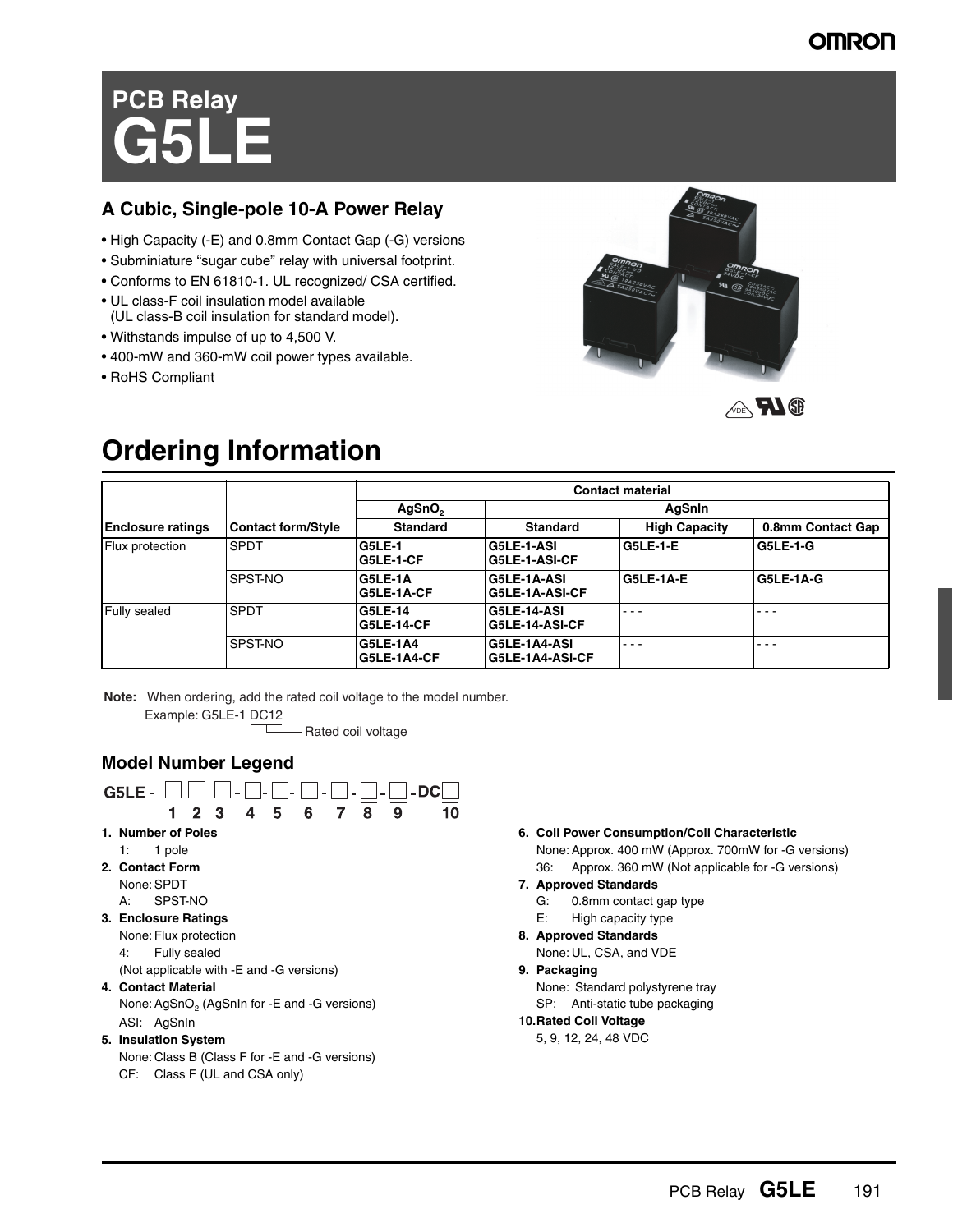## ■ **Coil Ratings**

## **700-mW Type (G5LE-G)**

| <b>Rated voltage</b>     | 9 VDC                                                        | <b>12 VDC</b>  | <b>20 VDC</b>  | <b>48 VDC</b>  |  |
|--------------------------|--------------------------------------------------------------|----------------|----------------|----------------|--|
| <b>Rated current</b>     | 77.8mA                                                       | 58.3mA         | 35.0mA         | 29.2mA         |  |
| Coil resistance          | 115.7 $\Omega$                                               | 205.7 $\Omega$ | 571.4 $\Omega$ | $822.9 \Omega$ |  |
| Must operate voltage     | 75% max. of rated voltage (max.)                             |                |                |                |  |
| Must release voltage     | 10% min. of rated voltage (min.)                             |                |                |                |  |
| Max. voltage             | 120% of rated voltage at 85°C, 150% of rated voltage at 23°C |                |                |                |  |
| <b>Power consumption</b> | Approx. 700 mW                                               |                |                |                |  |

**Note:** The rated current and coil resistance are measured at a coil temperature of 23°C with a tolerance of ±10%.

### **400-mW Type**

| <b>Rated voltage</b>     | 5 VDC                                                                            | 9 VDC        | <b>12 VDC</b> | <b>24 VDC</b>     | <b>48 VDC</b>  |  |
|--------------------------|----------------------------------------------------------------------------------|--------------|---------------|-------------------|----------------|--|
| <b>Rated current</b>     | 79.4 mA                                                                          | 45 mA        | 33.3 mA       | $16.7 \text{ mA}$ | 8.33 mA        |  |
| Coil resistance          | 63 $\Omega$                                                                      | $200 \Omega$ | $360 \Omega$  | 1.440 $\Omega$    | 5.760 $\Omega$ |  |
| Must operate voltage     | 75% max. of rated voltage (max.)                                                 |              |               |                   |                |  |
| Must release voltage     | 10% min. of rated voltage (min.)                                                 |              |               |                   |                |  |
| Max. voltage             | 130% of rated voltage at 85 $\degree$ C, 170% of rated voltage at 23 $\degree$ C |              |               |                   |                |  |
| <b>Power consumption</b> | Approx. 400 mW                                                                   |              |               |                   |                |  |

**Note:** The rated current and coil resistance are measured at a coil temperature of 23°C with a tolerance of ±10%.

#### **360-mW Type**

| <b>Rated voltage</b>     | 5 VDC                                                        | 9 VDC        | <b>12 VDC</b> | <b>24 VDC</b>   | <b>48 VDC</b>    |  |
|--------------------------|--------------------------------------------------------------|--------------|---------------|-----------------|------------------|--|
| <b>Rated current</b>     | 72 mA                                                        | 40 mA        | 30 mA         | $15 \text{ mA}$ | $7.5 \text{ mA}$ |  |
| Coil resistance          | $70 \Omega$                                                  | 225 $\Omega$ | 400 $\Omega$  | 1.600 $\Omega$  | $6.400 \Omega$   |  |
| Must operate voltage     | 75% max. of rated voltage (max.)                             |              |               |                 |                  |  |
| Must release voltage     | 10% min. of rated voltage (min.)                             |              |               |                 |                  |  |
| Max. voltage             | 130% of rated voltage at 85°C, 170% of rated voltage at 23°C |              |               |                 |                  |  |
| <b>Power consumption</b> | Approx. 360 mW                                               |              |               |                 |                  |  |

**Note:** The rated current and coil resistance are measured at a coil temperature of 23°C with a tolerance of ±10%.

## ■ **Contact Ratings**

|                                     | <b>Standard</b>                                                      | G5LE-G                         | G5LE-E         |  |
|-------------------------------------|----------------------------------------------------------------------|--------------------------------|----------------|--|
| Load                                |                                                                      | Resistive load $(cos\phi = 1)$ |                |  |
| <b>Rated load</b>                   | 10 A at 120 VAC; 8 A at 30 VDC<br>10A at 240VAC (12 and 24 VDC coil) | 10A at 35VDC                   | 16A at 250VAC  |  |
| Contact Material                    | AgSnO <sub>2</sub> (AgSnIn optional)                                 | AgSnIn                         | AgSnIn         |  |
| <b>Rated carry current</b>          | 10 A                                                                 | 10A                            | 16A            |  |
| Max. switching voltage              | 250 VAC, 125 VDC<br>(30 VDC when UL/CSA standard is applied)         | 35VDC                          | <b>250VAC</b>  |  |
| Max. switching current              | AC: 10 A; DC: 8 A                                                    | <b>DC: 10A</b>                 | <b>AC: 16A</b> |  |
| Max. switching power                | 1,200 VA, 240 W                                                      | 350W                           | 4,000VA        |  |
| Minimum Permissible Load (See note) | 100 mA at 5 VDC                                                      |                                |                |  |

**Note:** Reference value - P level:  $\lambda_{60} = 0.1 \times 10^{-6}$  operations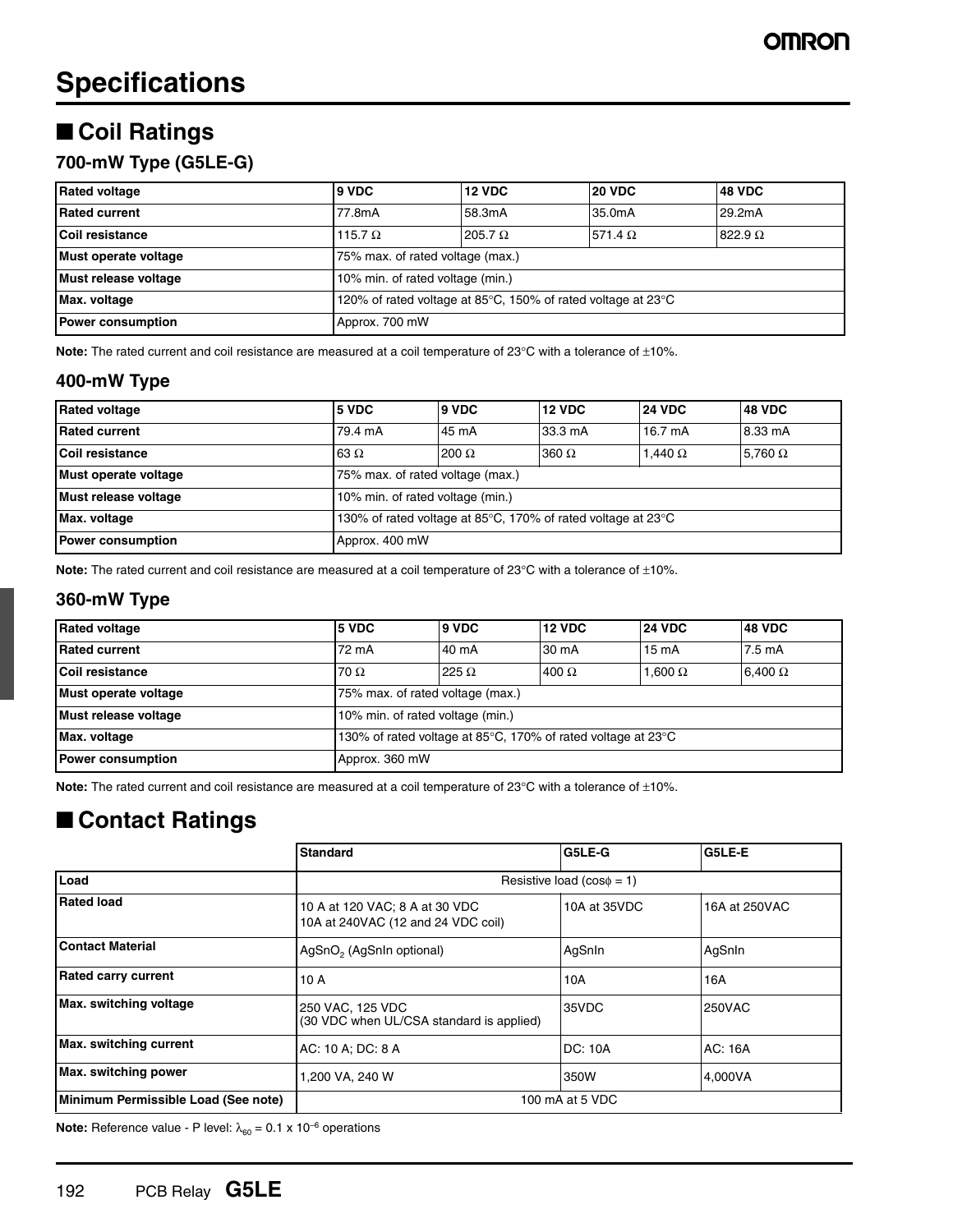## ■ **Characteristics**

| <b>Contact resistance</b>                              |                        | 100 m $\Omega$ max.                                                                                                                                                                                       |                                                                                 |  |  |
|--------------------------------------------------------|------------------------|-----------------------------------------------------------------------------------------------------------------------------------------------------------------------------------------------------------|---------------------------------------------------------------------------------|--|--|
| Operate time                                           |                        | $10$ ms max.                                                                                                                                                                                              |                                                                                 |  |  |
| <b>Release time</b>                                    |                        | 5 ms max.                                                                                                                                                                                                 |                                                                                 |  |  |
| <b>Bounce Time</b>                                     |                        | Operate: Approx. 0.6ms                                                                                                                                                                                    |                                                                                 |  |  |
|                                                        |                        | Release: Approx. 7.2ms                                                                                                                                                                                    |                                                                                 |  |  |
| Max. switching frequency                               |                        | Mechanical:<br>18,000 operations/hr                                                                                                                                                                       |                                                                                 |  |  |
|                                                        |                        | Electrical:                                                                                                                                                                                               | 1,800 operations/hr at rated load                                               |  |  |
| <b>Insulation resistance</b>                           |                        | 100 $M\Omega$ min. (at 500 VDC)                                                                                                                                                                           |                                                                                 |  |  |
| Dielectric strength                                    |                        | 2.000 VAC, 50/60 Hz for 1 min between coil and contacts<br>750 VAC, 50/60 Hz for 1 min between contacts of same polarity<br>1,500 VAC (for suffix -G) 50/60Hz for 1 min between contacts of same polarity |                                                                                 |  |  |
| Impulse withstand voltage                              |                        | 4,500 V (1.2 x 50 us) between coil and contacts                                                                                                                                                           |                                                                                 |  |  |
| <b>Insulation</b><br>Creepage (Typ)<br><b>Distance</b> |                        | $3.3 \text{ mm}$                                                                                                                                                                                          |                                                                                 |  |  |
|                                                        | Clearance (Typ) 2.7 mm |                                                                                                                                                                                                           |                                                                                 |  |  |
| <b>Tracking Resistance (CTI)</b>                       |                        | 250 V                                                                                                                                                                                                     |                                                                                 |  |  |
| Vibration resistance                                   |                        | Destruction:                                                                                                                                                                                              | 10 to 55 to 10 Hz, 0.75-mm single amplitude (1.5-mm double amplitude)           |  |  |
|                                                        |                        | Malfunction:                                                                                                                                                                                              | 10 to 55 to 10 Hz, 0.75-mm single amplitude (1.5-mm double amplitude)           |  |  |
| <b>Shock resistance</b>                                |                        | Destruction:                                                                                                                                                                                              | 1.000 $m/s^2$                                                                   |  |  |
|                                                        |                        | Malfunction:                                                                                                                                                                                              | 100 $m/s^2$                                                                     |  |  |
| <b>Endurance</b>                                       |                        | Mechanical:                                                                                                                                                                                               | 10,000,000 operations min. (at 18,000 operations/hr)                            |  |  |
|                                                        |                        | Electrical:                                                                                                                                                                                               | 100,000 operations min. (at 1,800 operations/hr) for standard type              |  |  |
|                                                        |                        |                                                                                                                                                                                                           | 36,000 operations min. (10A at 250VAC)                                          |  |  |
|                                                        |                        |                                                                                                                                                                                                           | 100,000 operations min. (at 1,800 operations/hr), 12A 250 VAC) - applicable for |  |  |
|                                                        |                        |                                                                                                                                                                                                           | G5LE-1-E, NO contact only                                                       |  |  |
| <b>Ambient temperature</b>                             |                        | Operating: $-40^{\circ}$ C to 85 $^{\circ}$ C (with no icing)                                                                                                                                             |                                                                                 |  |  |
| <b>Ambient humidity</b>                                |                        | Operating: 5% to 85%                                                                                                                                                                                      |                                                                                 |  |  |
| Weight                                                 |                        | Approx. 12 g                                                                                                                                                                                              |                                                                                 |  |  |

## ■ **Approved Standards**

**UL Recognized (File No. E41643) CSA Certified (File No. LR34815)**

| Model | <b>Coil rating</b>                                                                        | <b>Contact rating</b>                                                                                                                                                                                                                                                                                                                                                                                                                                                                                                                                                                                                                                                                                                                                                                                                                                                                                                                                                                                                                                                                                                                                                                                                                                                                                 |
|-------|-------------------------------------------------------------------------------------------|-------------------------------------------------------------------------------------------------------------------------------------------------------------------------------------------------------------------------------------------------------------------------------------------------------------------------------------------------------------------------------------------------------------------------------------------------------------------------------------------------------------------------------------------------------------------------------------------------------------------------------------------------------------------------------------------------------------------------------------------------------------------------------------------------------------------------------------------------------------------------------------------------------------------------------------------------------------------------------------------------------------------------------------------------------------------------------------------------------------------------------------------------------------------------------------------------------------------------------------------------------------------------------------------------------|
| G5LE  | 3 to 48 VDC<br>(Standard)<br>5 to 24 VDC<br>(-E versions)<br>9 to 24 VDC<br>(-G versions) | 10 A, 250 VAC (general use), 6,000 cycles, 40°C (excluding -G type)<br>10 A, 125 VAC (general use), 100,000 cycles, 40°C (excluding -E, -G types)<br>8 A, 30 VDC (resistive load), 6,000 cycles, 40°C (excluding -E, -G types)<br>125 VA, 125 VAC, pilot duty, 100,000 cycles, 105 $^{\circ}$ C (excluding -G type)<br>NO:<br>13 A, 120 VAC, resistive, 100,000 cycles, $85^{\circ}$ C (AgSnO <sub>2</sub> & -E types, only)<br>1/2 hp, 125 VAC, 100,000 cycles, 40°C (excluding -G type)<br>1/3 hp, 125 VAC, 30,000 cycles, $70^{\circ}$ C (AgSnO <sub>2</sub> type only, excluding -E, -G types)<br>400W-T (3.3A), 120 VAC, tungsten, 100,000 cycles (AgSnO <sub>2</sub> type only, excluding -E, -G types)<br>TV-5, 120 VAC, 40°C (-ASI type only, excluding -E, -G types)<br>12 A, 250 VAC, general use, 100,000 cycles, 1s=on, 1s=off, 105°C (-E type only)<br>TV-8,120 VAC, 25,000 cycles, 40 $\degree$ C (-E type only)<br>10 A, 35 VDC, resistive, 100,000 cycles, 1s=on, 1s=off, 40°C (-G type only)<br>NC:<br>12 A, 250 VAC, general use, 30,000 cycles, 1s=on, 9s=off, $40^{\circ}$ C (-E type only)<br>10 A, 35 VDC, resistive, 50,000 cycles, 5s=on, 5s=off, 40°C (-G type only)<br>1/8 hp, 120 VAC, 50,00 cycles, $40^{\circ}$ C (AgSnO <sub>2</sub> type only, excluding -E, -G types) |

#### **EN 61810-1, EN 60255, IEC (VDE TUV Reg No. R9151267, VDE Reg No. 6850UG)**

| <b>Model</b> | Coil rating                                                                             | <b>Contact rating</b>                                                                                                                           |
|--------------|-----------------------------------------------------------------------------------------|-------------------------------------------------------------------------------------------------------------------------------------------------|
| G5LE         | Approx. 400 mW<br>3, 5, 6, 9, 12, 24, 48 VDC<br>Approx. 360 mW<br>[5, 6, 12, 24, 48 VDC | 10A, 250VAC (resistive load, 50,000 cycles at $85^{\circ}$ C)<br><b>5A. 30VDC</b><br>$\vert 2.5 \text{ A}, 250 \text{ VAC}$ (cos $\phi = 0.4$ ) |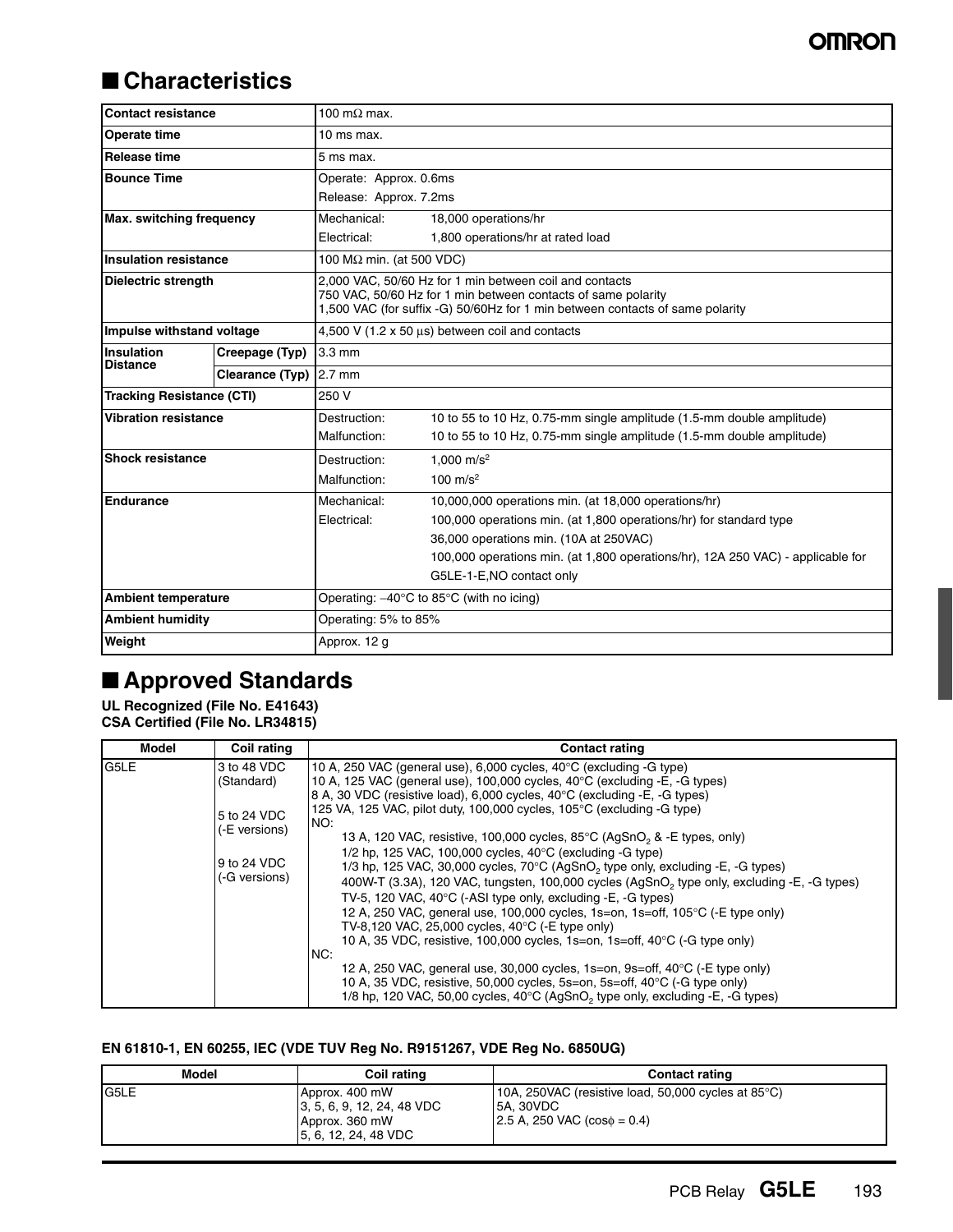## **Engineering Data**

#### **For standard type**







### **Max. Switching Capacity Life Expectancy Ambient Temp. Vs. Max. Voltage**



**Note:** The maximum coil voltage refers to the maximum value in a varying range of operating power voltage, not a continuous voltage.

**For suffix -E and -G**





**Max. Switching Capacity Life Expectancy Ambient Temp. Vs. Max. Voltage**



**Note:** The maximum coil voltage refers to the maximum value in a varying range of operating power voltage, not a continuous voltage.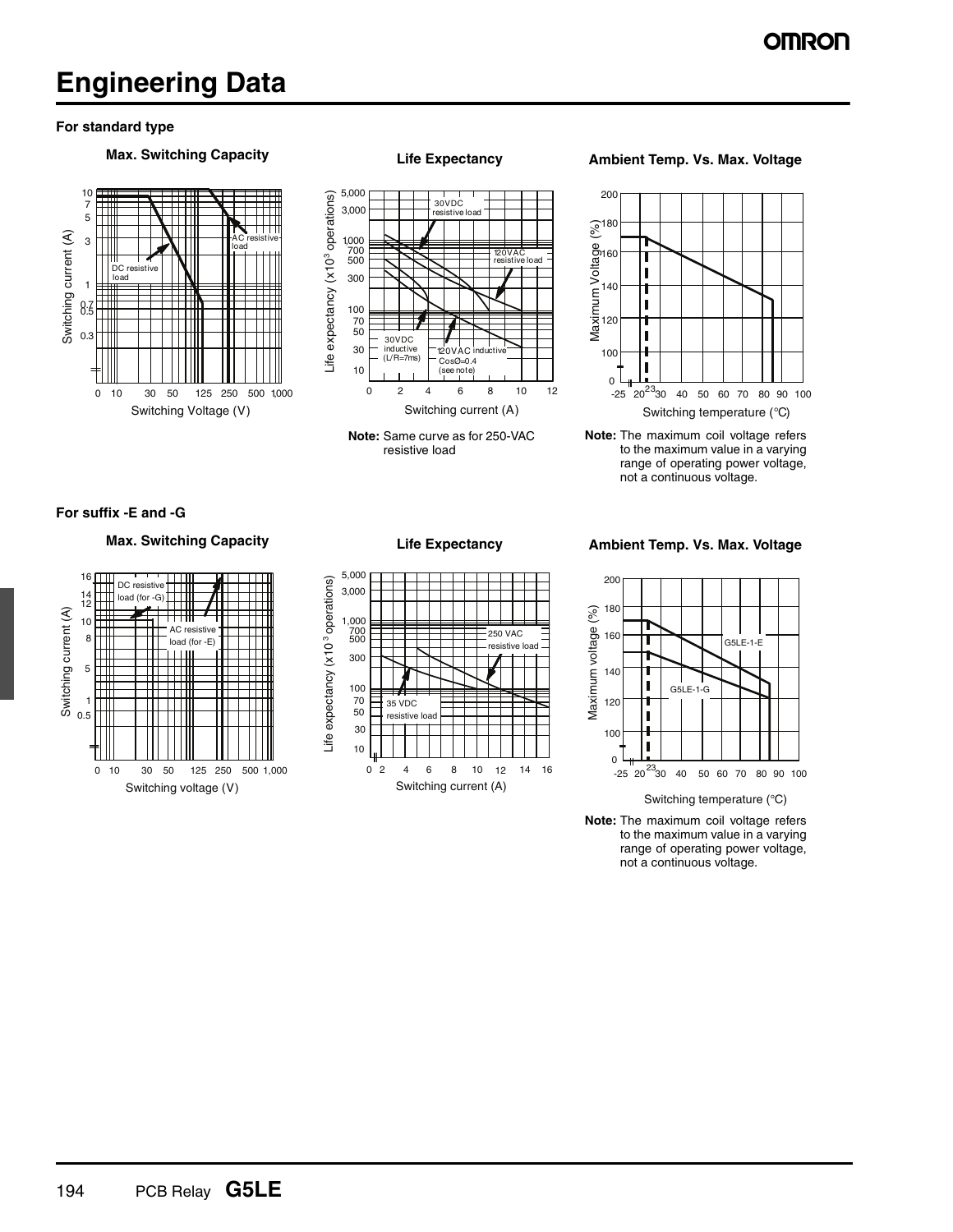## **OMRON**

## **Dimensions**

- **Note: 1.** All units are in millimeters unless otherwise indicated.
	- **2.** Orientation marks are indicated as follows: TT F







**G5LE-14 G5LE-1A4**

3.5





**Terminal Mounting Holes (Bottom View) Arrangement/Internal Connections (Bottom View)** Tolerance: ±0.1 mm unless specified **SPDT SPDT** Five,  $1.3^{+0.2}_{-0}$ dia. holes  $(2.25)$ -ക 3 2 βφ 12 1 (2.25) 5 4 12.2  $(2.55)$ (5.75) **Terminal Arrangement/Internal Mounting Holes (Bottom View) Connections (Bottom View)** Tolerance: ±0.1 mm unless specified **SPST-NO SPST-NO** Four,  $1.3_{0.2}^{+0.2}$  dia. holes  $\Gamma$ (2.25)  $\mathsf{T}^3$ ⊕ 2  $\mathbf{r}$  $12$ 1 5 (2.25)  $(2.55)$ 12.2 (5.75)

PCB Relay **G5LE** 195